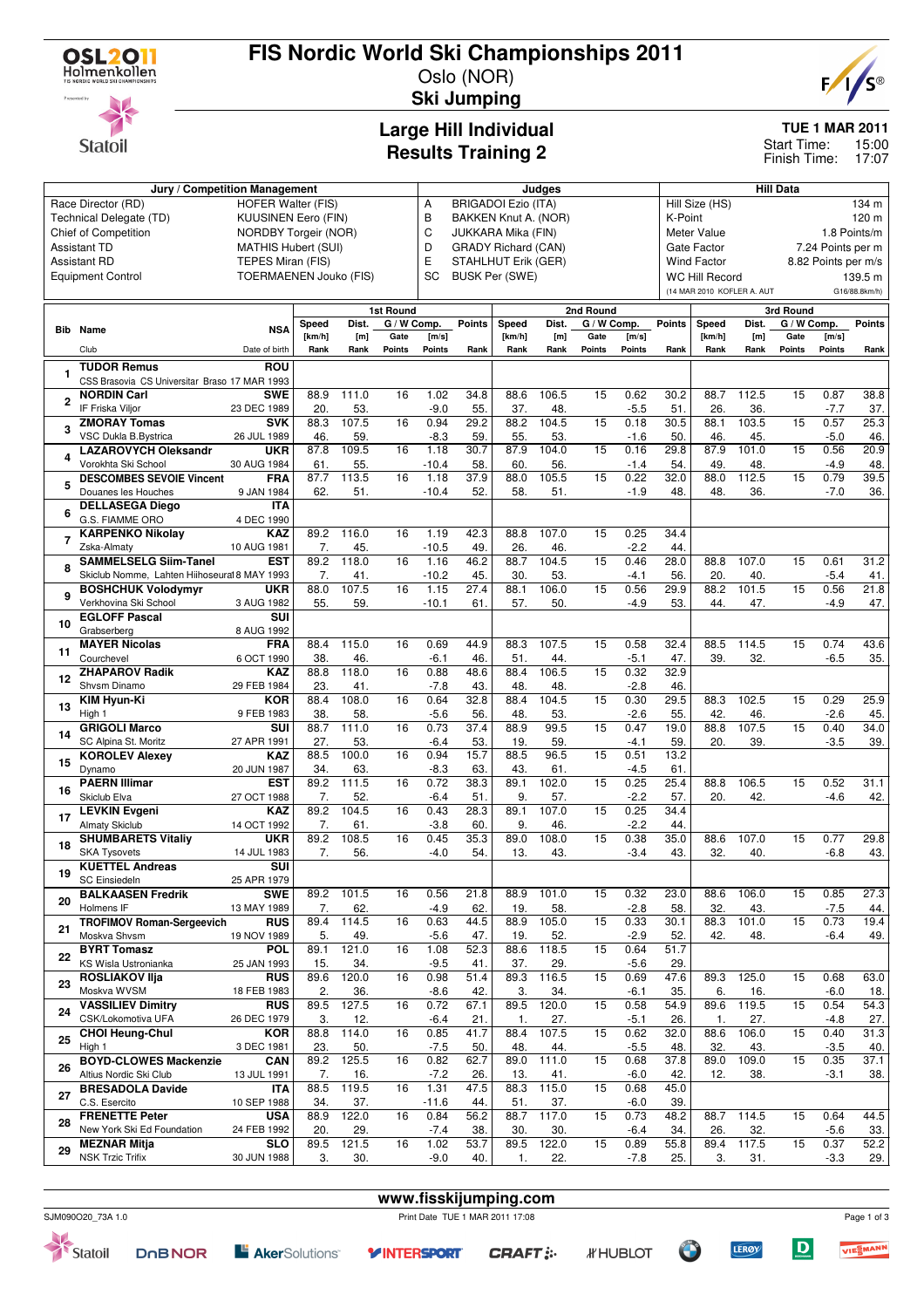

#### **FIS Nordic World Ski Championships 2011** Oslo (NOR)

**Ski Jumping**



**Statoil** 

#### **Large Hill Individual Results Training 2**

**TUE 1 MAR 2011**

15:00 Finish Time: 17:07 Start Time:

|    |                                                   |                           | <b>1st Round</b>    |              |                 |                |                   | 2nd Round   |              |             |                |             | 3rd Round   |              |                 |                |               |
|----|---------------------------------------------------|---------------------------|---------------------|--------------|-----------------|----------------|-------------------|-------------|--------------|-------------|----------------|-------------|-------------|--------------|-----------------|----------------|---------------|
|    |                                                   |                           | Speed               | Dist.        | G / W Comp.     |                | Points            | Speed       | Dist.        | G / W Comp. |                | Points      | Speed       | Dist.        | G / W Comp.     |                | <b>Points</b> |
|    | <b>Bib</b> Name                                   | <b>NSA</b>                | [km/h]              | [m]          | Gate            | [m/s]          |                   | [km/h]      | [m]          | Gate        | [m/s]          |             | [km/h]      | [m]          | Gate            | [m/s]          |               |
|    | Club                                              | Date of birth             | Rank                | Rank         | Points          | Points         | Rank              | Rank        | Rank         | Points      | Points         | Rank        | Rank        | Rank         | Points          | Points         | Rank          |
| 30 | <b>ZYLA Piotr</b>                                 | <b>POL</b>                | 88.8                | 125.5        | 16              | 1.08           | 60.4              | 88.9        | 126.5        | 15          | 0.71           | 65.4        |             |              |                 |                |               |
|    | KS Wisla Ustronianka                              | 16 JAN 1987               | 23.                 | 16.          |                 | $-9.5$         | 29                | 19          | 12.          |             | $-6.3$         | 14.         |             |              |                 |                |               |
| 31 | <b>ZOGRAFSKI Vladimir</b>                         | <b>BUL</b>                | 87.9                | 124.5        | 16              | 0.91           | 60.1              | 87.8        | 123.0        | 15          | 0.83           | 58.1        | 88.1        | 121.0        | 15              | 0.49           | 57.5          |
|    | Samokov                                           | 14 JUL 1993               | 59.                 | 21.          |                 | $-8.0$         | 31                | 61.         | 20.          |             | $-7.3$         | 22.         | 46.         | 24.          |                 | $-4.3$         | 23.           |
| 32 | <b>HLAVA Lukas</b>                                | <b>CZE</b>                |                     |              |                 |                |                   |             |              |             |                |             |             |              |                 |                |               |
|    | Dukla Liberec                                     | 10 SEP 1984               |                     |              |                 |                |                   |             |              |             |                |             |             |              |                 |                |               |
| 33 | <b>MORASSI Andrea</b>                             | <b>ITA</b>                | 88.6                | 115.0        | 16              | 0.93           | 42.8              | 88.3        | 117.0        | 15          | 0.59           | 49.4        | 88.6        | 114.0        | 15              | 0.56           | 44.3          |
|    | C.S. Forestale<br><b>SEDLAK Borek</b>             | 30 AUG 1988<br><b>CZE</b> | 29.<br>89.1         | 46.<br>108.5 | 16              | $-8.2$<br>0.74 | 48.<br>32.8       | 51.<br>88.8 | 30.<br>119.5 | 15          | $-5.2$<br>0.74 | 32.<br>52.6 | 32.<br>89.0 | 34.<br>114.0 | $\overline{15}$ | $-4.9$<br>0.20 | 34.<br>47.4   |
| 34 | Dukla Liberec                                     | 15 JUN 1981               | 15.                 | 56.          |                 | $-6.5$         | 56.               | 26.         | 28.          |             | $-6.5$         | 27.         | 12.         | 34.          |                 | $-1.8$         | 32.           |
|    | <b>COLLOREDO Sebastian</b>                        | ITA                       |                     |              |                 |                |                   |             |              |             |                |             |             |              |                 |                |               |
| 35 | G.S. Fiamme Gialle                                | 9 SEP 1987                |                     |              |                 |                |                   |             |              |             |                |             |             |              |                 |                |               |
|    | <b>DAMJAN Jernej</b>                              | <b>SLO</b>                | 89.1                | 132.0        | 16              | 0.77           | $\overline{74.8}$ |             |              |             |                |             |             |              |                 |                |               |
| 36 | SSK Costella Ilirija                              | 28 MAY 1983               | 15.                 | 4.           |                 | $-6.8$         | 13.               |             |              |             |                |             |             |              |                 |                |               |
|    | <b>TAKEUCHI Taku</b>                              | <b>JPN</b>                | 89.1                | 124.0        | 16              | 0.80           | 60.1              | 88.6        | 124.0        | 15          | 0.73           | 60.8        | 88.7        | 119.5        | 15              | 0.48           | 54.9          |
| 37 | Kitano Construction Corp. Ski Club 20 MAY 1987    |                           | 15.                 | 23.          |                 | $-7.1$         | 31                | 37.         | 17.          |             | $-6.4$         | 20.         | 26.         | 27.          |                 | $-4.2$         | 26.           |
| 38 | <b>YUMOTO Fumihisa</b>                            | JPN                       | 89.3                | 123.5        | 16              | 0.84           | 58.9              | 88.6        | 115.5        | 15          | 0.36           | 48.7        | 88.6        | 118.5        | 15              | 0.72           | 50.9          |
|    | Tokyo Biso Group Ski Team                         | 23 APR 1984               | 6.                  | 24.          |                 | $-7.4$         | 35.               | 37.         | 35.          |             | $-3.2$         | 33.         | 32.         | 30.          |                 | $-6.4$         | 31            |
| 39 | <b>MUOTKA Olli</b>                                | <b>FIN</b>                | 89.2                | 121.5        | $\overline{16}$ | 0.71           | 56.4              | 88.8        | 115.5        | 15          | 0.56           | 47.0        | 88.8        | 122.5        | $\overline{15}$ | 0.57           | 59.5          |
|    | Ounasvaaran Hiihtoseura                           | 14 JUL 1988               | 7.                  | 30.          |                 | $-6.3$         | 37.               | 26.         | 35.          |             | $-4.9$         | 36.         | 20.         | 21.          |                 | $-5.0$         | 21.           |
| 40 | <b>AHONEN Janne</b><br>Lahden Hiihtoseura         | <b>FIN</b>                | 90.2<br>$\mathbf 1$ | 124.5<br>21. | 16              | 0.88           | 60.3              | 89.2        | 111.5        | 15          | 0.75           | 38.1        | 89.5        | 122.0        | 15              | 0.87           | 55.9          |
|    | <b>KOIVURANTA Anssi</b>                           | 11 MAY 1977<br>FIN        | 89.0                | 128.0        | 16              | $-7.8$<br>0.97 | 30<br>65.8        | 6.<br>88.7  | 40<br>114.0  | 15          | $-6.6$<br>0.55 | 41<br>44.3  | 2.<br>88.8  | 23.<br>120.0 | 15              | $-7.7$<br>1.00 | 25.<br>51.2   |
| 41 | Kuusamon Erä-Veikot                               | 3 JUL 1988                | 19.                 | 10.          |                 | $-8.6$         | 23.               | 30.         | 38.          |             | $-4.9$         | 40.         | 20.         | 26.          |                 | $-8.8$         | 30.           |
|    | <b>TEPES Jurij</b>                                | <b>SLO</b>                | 88.5                | 131.0        | $\overline{15}$ | 1.57           | 69.3              | 88.3        | 98.0         | 15          | 0.23           | 18.4        | 88.9        | 123.5        | $\overline{15}$ | 0.62           | 60.8          |
| 42 | SD Dolomiti                                       | 14 FEB 1989               | 34.                 | 6.           | 3.3             | $-13.8$        | 17.               | 51.         | 60.          |             | $-2.0$         | 60.         | 16.         | 19.          |                 | $-5.5$         | 19.           |
|    | <b>FREITAG Richard</b>                            | <b>GER</b>                | 88.6                | 129.0        | 14              | 0.72           | 76.3              | 89.1        | 132.0        | 15          | 0.72           | 75.2        | 89.0        | 129.0        | 15              | 0.43           | 72.4          |
| 43 | SG Nickelhuette Aue                               | 14 AUG 1991               | 29.                 | 8.           | 6.5             | $-6.4$         | 8.                | 9.          | 5.           |             | $-6.4$         | 6.          | 12.         | 7.           |                 | $-3.8$         | 8.            |
|    | <b>HULA Stefan</b>                                | <b>POL</b>                | 88.0                | 125.5        | 14              | 0.86           | 68.8              | 88.2        | 117.0        | 15          | 0.45           | 50.6        |             |              |                 |                |               |
| 44 | <b>SSR LZS SOKOL Szczyrk</b>                      | 29 SEP 1986               | 55.                 | 16.          | 6.5             | $-7.6$         | 19.               | 55.         | 30.          |             | $-4.0$         | 30.         |             |              |                 |                |               |
| 45 | <b>KORNILOV Denis</b>                             | <b>RUS</b>                | 88.3                | 121.0        | 14              | 1.22           | 57.5              | 88.6        | 120.5        | 15          | 0.40           | 57.4        | 88.7        | 123.5        | 15              | 0.31           | 63.6          |
|    | Sdushor N. Novgorod Dinamo                        | 17 AUG 1986               | 46.                 | 34.          | 6.5             | $-10.8$        | 36.               | 37.         | 24.          |             | $-3.5$         | 23.         | 26.         | 19.          |                 | $-2.7$         | 17.           |
| 46 | <b>JANDA Jakub</b>                                | <b>CZE</b>                |                     |              |                 |                |                   |             |              |             |                |             |             |              |                 |                |               |
|    | Dukla Liberec                                     | 27 APR 1978               |                     |              |                 |                |                   |             |              |             |                |             |             |              |                 |                |               |
| 47 | <b>BODMER Pascal</b>                              | <b>GER</b>                | 88.6                | 133.0        | 14              | 1.02           | 80.9              | 88.9        | 123.5        | 15          | 0.60           | 61.0        | 89.1        | 125.5        | 15              | 0.45           | 65.9          |
|    | SV Messstetten                                    | 4 JAN 1991                | 29.                 | 3.           | 6.5             | $-9.0$         | 4.                | 19.         | 19.          |             | $-5.3$         | 19.         | 9.          | 14.          |                 | $-4.0$         | 13.           |
| 48 | <b>HAPPONEN Janne</b><br>Puijon Hiihtoseura       | <b>FIN</b><br>18 JUN 1984 |                     |              |                 |                |                   |             |              |             |                |             |             |              |                 |                |               |
|    | <b>SCHMITT Martin</b>                             | <b>GER</b>                | 88.4                | 126.5        | 13              | 0.72           | 75.1              | 88.9        | 129.0        | 15          | 0.70           | 70.0        | 88.9        | 127.0        | 15              | 0.88           | 64.8          |
| 49 | SC Furtwangen                                     | 29 JAN 1978               | 38.                 | 13.          | 9.8             | $-6.4$         | 10.               | 19.         | 9.           |             | $-6.2$         | 10.         | 16.         | 11.          |                 | $-7.8$         | 15.           |
|    | <b>MATURA Jan</b>                                 | <b>CZE</b>                | 88.0                | 123.0        | 13              | 1.12           | 65.3              | 88.7        | 125.0        | 15          | 0.60           | 63.7        |             |              |                 |                |               |
| 50 | Dukla Liberec                                     | 29 JAN 1980               | 55.                 | 25.          | 9.8             | $-9.9$         | 24.               | 30.         | 14.          |             | $-5.3$         | 15.         |             |              |                 |                |               |
|    | <b>CHEDAL Emmanuel</b>                            | <b>FRA</b>                | 88.4                | 119.5        | 13              | 0.85           | 61.4              | 88.9        | 124.5        | 15          | 0.64           | 62.5        | 89.3        | 124.0        | 15              | 0.83           | 59.9          |
| 51 | <b>SC Courchevel</b>                              | 15 JAN 1983               | 38.                 | 37.          | 9.8             | $-7.5$         | 28.               | 19          | 16.          |             | $-5.6$         | 18.         | 6.          | 18.          |                 | $-7.3$         | 20.           |
| 52 | <b>TOCHIMOTO Shohei</b>                           | <b>JPN</b>                | 88.2                | 115.0        | 13              | 0.67           | 54.9              | 88.7        | 117.0        | 15          | 0.58           | 49.5        | 88.4        | 119.5        | 15              | 0.61           | 53.7          |
|    | Snow Brand Ski Team                               | 21 DEC 1989               | 51                  | 46           | 9.8             | $-5.9$         | 39.               | 30          | 30           |             | $-5.1$         | 31.         | 41          | 27           |                 | $-5.4$         | 28            |
| 53 | <b>PREVC Peter</b>                                | <b>SLO</b>                | 88.4                | 122.5        | 13              | 0.89           | 66.5              | 89.0        | 120.5        | 15          | 1.03           | 51.8        | 88.7        | 122.5        | 15              | 0.96           | 56.0          |
|    | SK Triglav Kranj                                  | 20 SEP 1992               | 38.                 | 28.          | 9.8             | $-7.8$         | 22.               | 13.         | 24.          |             | $-9.1$         | 28.         | 26.         | 21.          |                 | $-8.5$         | 24.           |
| 54 | <b>KASAI Noriaki</b>                              | <b>JPN</b>                |                     |              |                 |                |                   |             |              |             |                |             |             |              |                 |                |               |
|    | Tsuchiya Home Ski Team<br><b>KRANJEC Robert</b>   | 6 JUN 1972<br><b>SLO</b>  |                     |              |                 |                |                   |             |              |             |                |             |             |              |                 |                |               |
| 55 | SK Triglav Kranj                                  | 16 JUL 1981               |                     |              |                 |                |                   |             |              |             |                |             |             |              |                 |                |               |
|    | <b>KARELIN Pavel</b>                              | <b>RUS</b>                | 88.2                | 118.5        | 13              | 0.92           | 59.0              | 88.5        | 129.0        | 15          | 0.91           | 68.2        |             |              |                 |                |               |
| 56 | Nizhniy Novgorod                                  | 27 APR 1990               | 51.                 | 40.          | 9.8             | $-8.1$         | 34.               | 43.         | 9.           |             | $-8.0$         | 11.         |             |              |                 |                |               |
|    | <b>BARDAL Anders</b>                              | <b>NOR</b>                | 88.9                | 130.0        | 13              | 0.81           | 80.7              | 89.3        | 129.5        | 15          | 0.77           | 70.3        | 89.4        | 135.0        | 15              | 0.76           | 80.3          |
| 57 | Steinkier Skiklubb/Tronderhopp                    | 24 AUG 1982               | 20.                 | 7.           | 9.8             | $-7.1$         | 5.                | 3.          | 8.           |             | $-6.8$         | 9.          | 3.          | 1.           |                 | $-6.7$         | -1.           |
|    | <b>NEUMAYER Michael</b>                           | <b>GER</b>                | 88.4                | 123.0        | 13              | 0.65           | 69.5              | 89.2        | 122.5        | 15          | 0.52           | 59.9        | 88.9        | 126.5        | $\overline{15}$ | 0.70           | 65.5          |
| 58 | SK Berchtesgaden                                  | 15 JAN 1979               | 38.                 | 25.          | 9.8             | $-5.7$         | 16.               | 6.          | 21.          |             | -4.6           | 21.         | 16.         | 13.          |                 | $-6.2$         | 14.           |
| 59 | <b>ROMOEREN Bjoern Einar</b>                      | <b>NOR</b>                | 87.9                | 128.0        | 13              | 0.77           | 77.4              | 88.5        | 125.0        | 15          | 0.22           | 67.1        | 88.2        | 128.5        | 15              | 0.29           | 72.7          |
|    | Oevrevoll Hosle IL                                | 1 APR 1981                | 59.                 | 10.          | 9.8             | $-6.8$         | 7.                | 43.         | 14.          |             | $-1.9$         | 12.         | 44.         | 8.           |                 | $-2.6$         | 7.            |
| 60 | <b>UHRMANN Michael</b>                            | <b>GER</b>                | 88.3                | 125.0        | 13              | 0.76           | 72.1              | 89.0        | 124.0        | 15          | 0.44           | 63.3        | 88.7        | 127.0        | 15              | 0.74           | 66.1          |
|    | WSV DJK Rastbuechl                                | 16 SEP 1978               | 46.                 | 20.          | 9.8             | $-6.7$         | 14.               | 13.         | 17.          |             | $-3.9$         | 16.         | 26.         | 11.          |                 | $-6.5$         | 12.           |
| 61 | <b>JACOBSEN Anders</b>                            | <b>NOR</b>                | 88.2                | 126.5        | 13              | 0.74           | 75.0              | 88.7        | 133.0        | 15          | 0.22           | 81.5        | 88.6        | 133.5        | 15              | 0.93           | 76.1          |
|    | Ringkollen Skiklubb                               | 17 FEB 1985<br><b>CZE</b> | 51.                 | 13.          | 9.8             | $-6.5$         | 11.               | 30.         | 3.           |             | $-1.9$         | 4.          | 32.         | 2.           |                 | $-8.2$         | 6.            |
| 62 | <b>KOUDELKA Roman</b><br>LSK Lomnice nad Popelkov | 9 JUL 1989                |                     |              |                 |                |                   |             |              |             |                |             |             |              |                 |                |               |
|    |                                                   |                           |                     |              |                 |                |                   |             |              |             |                |             |             |              |                 |                |               |